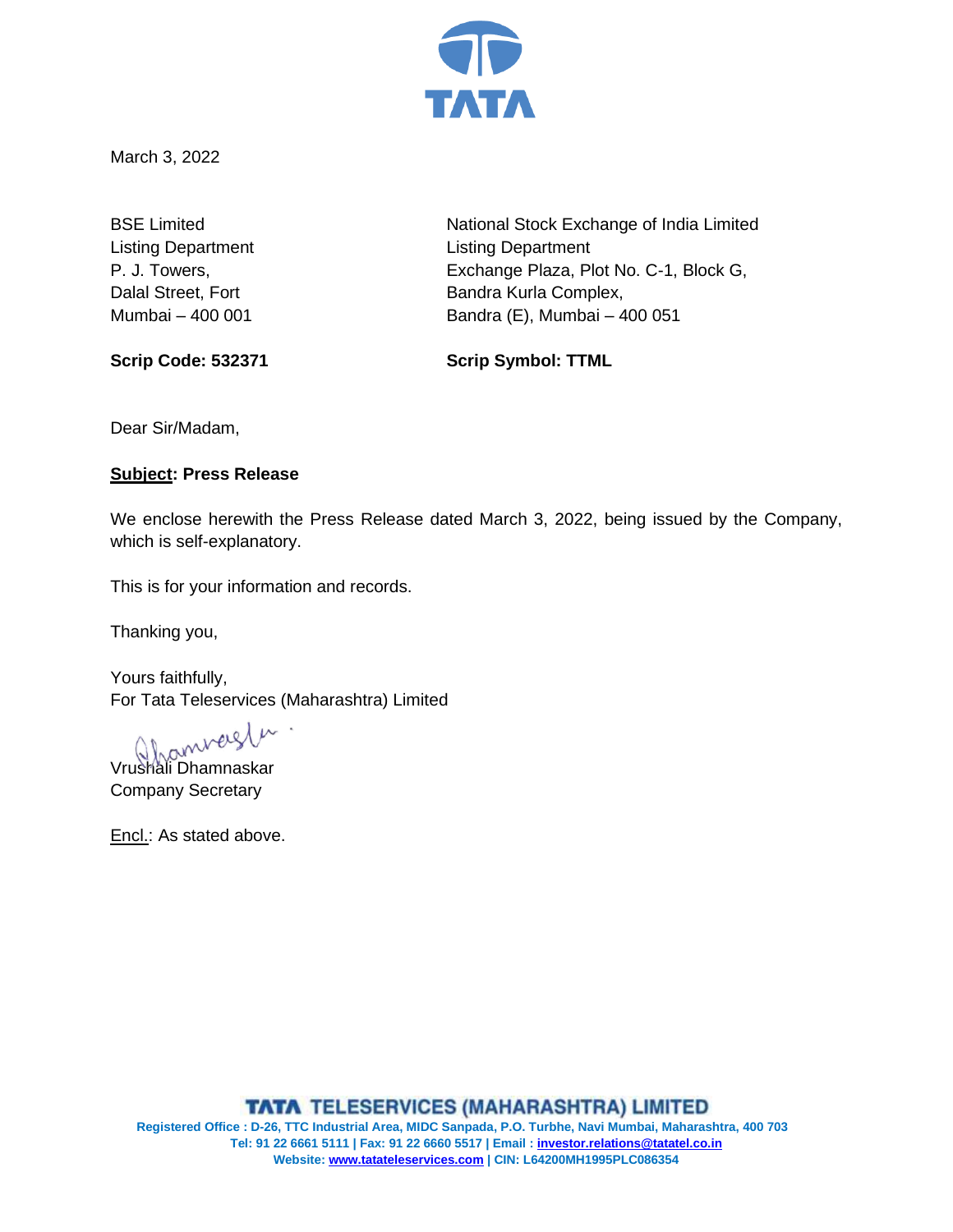

## Tata Tele Business Services honoured with prestigious CII Customer Obsession Awards for 'Active Customer Engagement'

New Delhi, March 03, 2022: Tata Tele Business Services (TTBS), leading enabler of connectivity and cloud solutions for businesses in India has won the prestigious 'Active Customer Engagement' award as part of CII Customer Obsession Awards 2021, which recognises excellence through technology and innovation.

CII Customer Obsession Award recognizes businesses that demonstrate the highest level of commitment towards their customers by following a 'customer first' approach and continuously promote customer-centric culture across their value chain. The winner is selected after comprehensive analysis of the company's profile, leadership role and strategic focus on customer centricity and the rigorous guidelines set by CII to meet customer satisfaction.

Speaking on the occasion, Mr. Vishal Rally, Sr Vice- President, Product and Marketing, Tata Teleservices said, "We are delighted to receive this prestigious award from CII. This award is an affirmation of the "customer centric" culture that we bring across customer life cycle stages. An industry recognition, such as this, motivates us to work harder, encourages us to anticipate customer requirements earlier and deliver superior customer experience. We are committed to bring advance digital solutions that enable our customers to be more productive, become future -ready and help them to 'Do Big' in their businesses."

Confederation of Indian Industry (CII) in 2016, institutionalized 'CII Award for Customer Obsession' for promoting a Customer Obsession Culture among Indian Industry. The program also helps organizations to understand various elements that are critical for delivering superior customer experience across the value chain. The award program is based on the requirements of the 'CII IQ Excellence Framework for Managing Customer Experience'.

TTBS has taken several initiatives in the recent times to empower enterprises with innovative and reliable solutions as they move up the digital transformation curve. The company has strengthened its portfolio of enterprise grade solutions such as Smartflo – an advanced cloud communication suite; SmartOffice® - a one-box start-up kit with voice, data, apps and storage, SD-WAN iFLX - an intelligently flexible solution (built on Fortinet's platform) for network optimization, EZ Cloud Connect - a dedicated private network gateway to public clouds, Ultra-Lola, Smart Internet leased line with built-in security and manageability , collaboration solutions, IoT solutions, cloud applications, and a comprehensive suite of cyber security solutions across industries. It has also partnered with Zoom Video Communications, Inc. to offer world-class unified communication solutions to enterprises. All these solutions appropriately address the needs arising out of a distributed and remote working environment and enable customers to maintain business continuity in a flexible, scalable, and secure manner.

## About Tata Teleservices